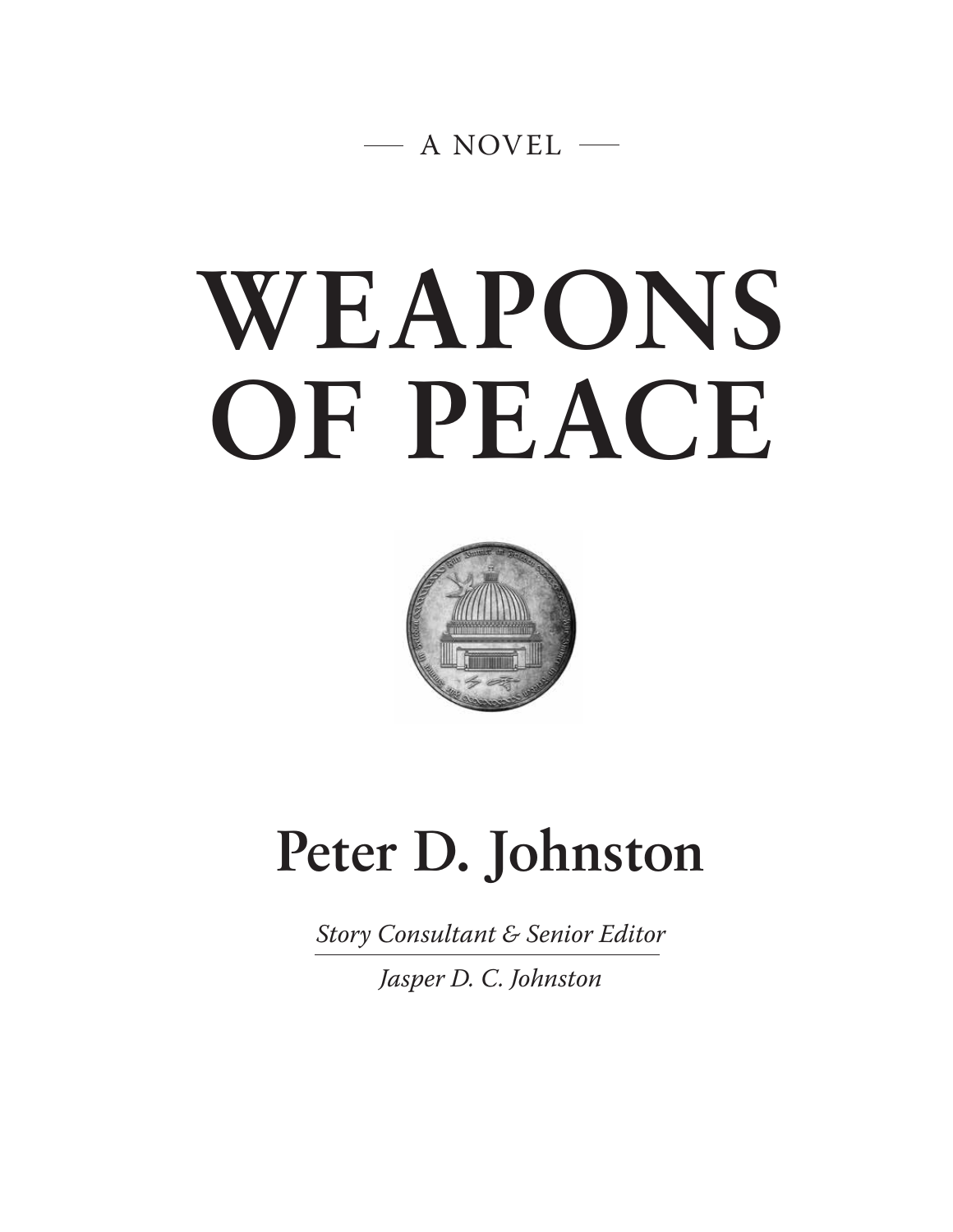All rights reserved. No part of this publication may be reproduced, stored in a retrieval system, or transmitted, in any form or by any means, electronic, mechanical, photocopying, recording, or otherwise, without the written prior permission of the author.

This novel is sold with the understanding that the publisher and author are not engaged in rendering negotiation, legal, or other professional services through this book. The guidance provided in these pages through the novel's characters is general in nature and therefore readers should always seek relevant professional advice that is specifc to their situation. While a number of characters are based on real people, all scenes involving these characters are fctitious, as are many aspects of their backgrounds and personalities. Please refer to the back of this book for additional information about these real-life individuals.

Published by Goldrook Publishing 15-1594 Fairfeld Road, PO Box 50043 Victoria, British Columbia Canada, V8S 5L8

www.weaponsofpeace-book.com

Copyright © 2019 by Peter D. Johnston

Distributed by Greenleaf Book Group

For ordering information or special discounts for bulk purchases, please contact Greenleaf Book Group at PO Box 91869, Austin, TX 78709, 512.891.6100.

*Design and composition by Alissa* **T***eodor Cover design by Greenleaf Book Group and Brian Phillips Edited by Carol Anderson, Aysha Emmerson, and Julie Miesionczek Coin art by Tim Miller*

Publisher's Cataloging-in-Publication data is available.

Print ISBN: 978-0-9809421-5-6 eBook ISBN: 978-0-9809421-4-9

The Forest Stewardship Council (FSC) is an international certification and labeling system for products that come from responsibly managed forests and verifed recycled sources.



Printed in Canada on acid-free paper.

18 19 20 21 22 23 24 10 9 8 7 6 5 4 3 2 1

First Edition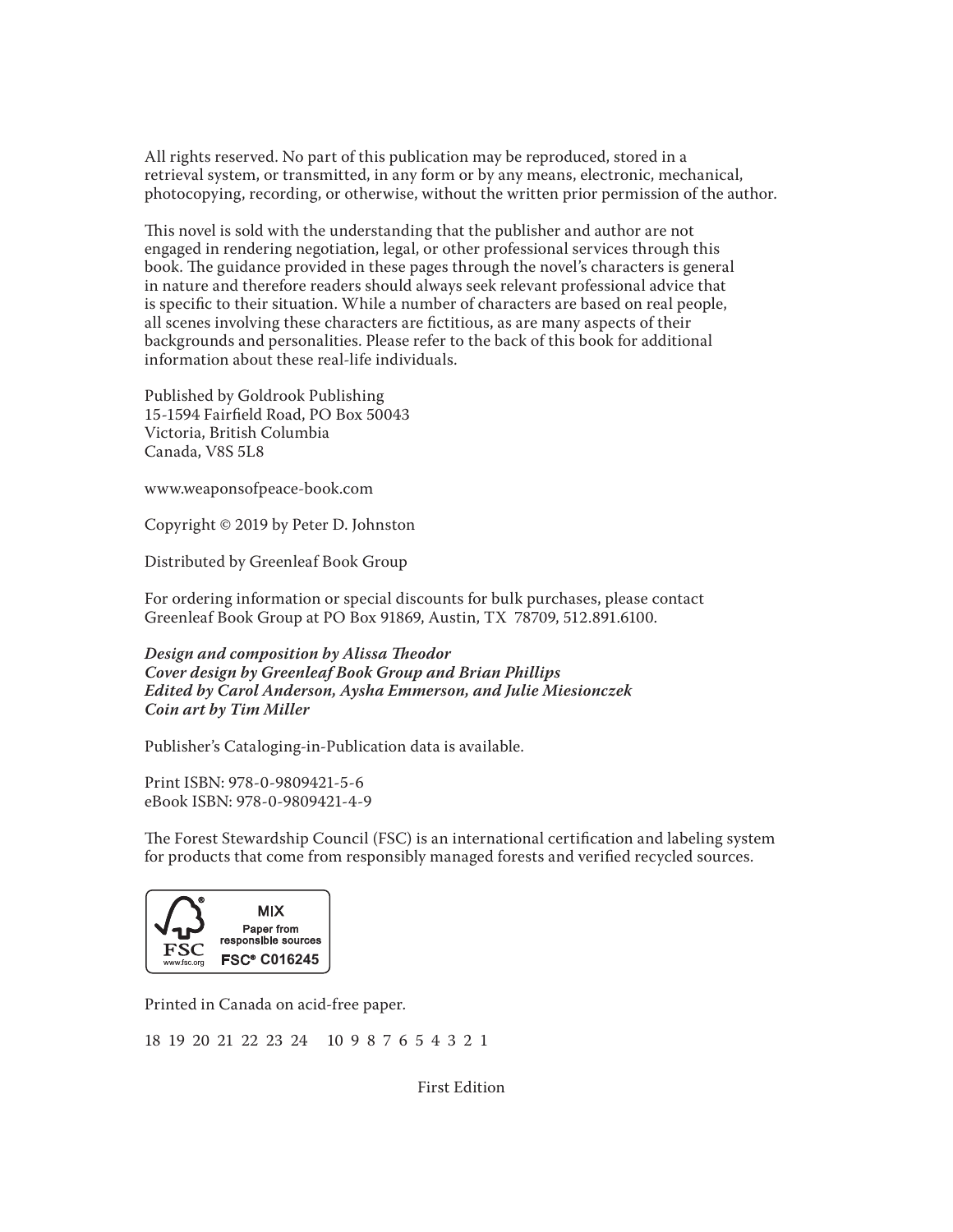*To all the courageous wartime medical sta***f** *who risk or sacri***f***ce their lives for their nations and their patients and the negotiators who work behind the scenes to construct and enable the peace.*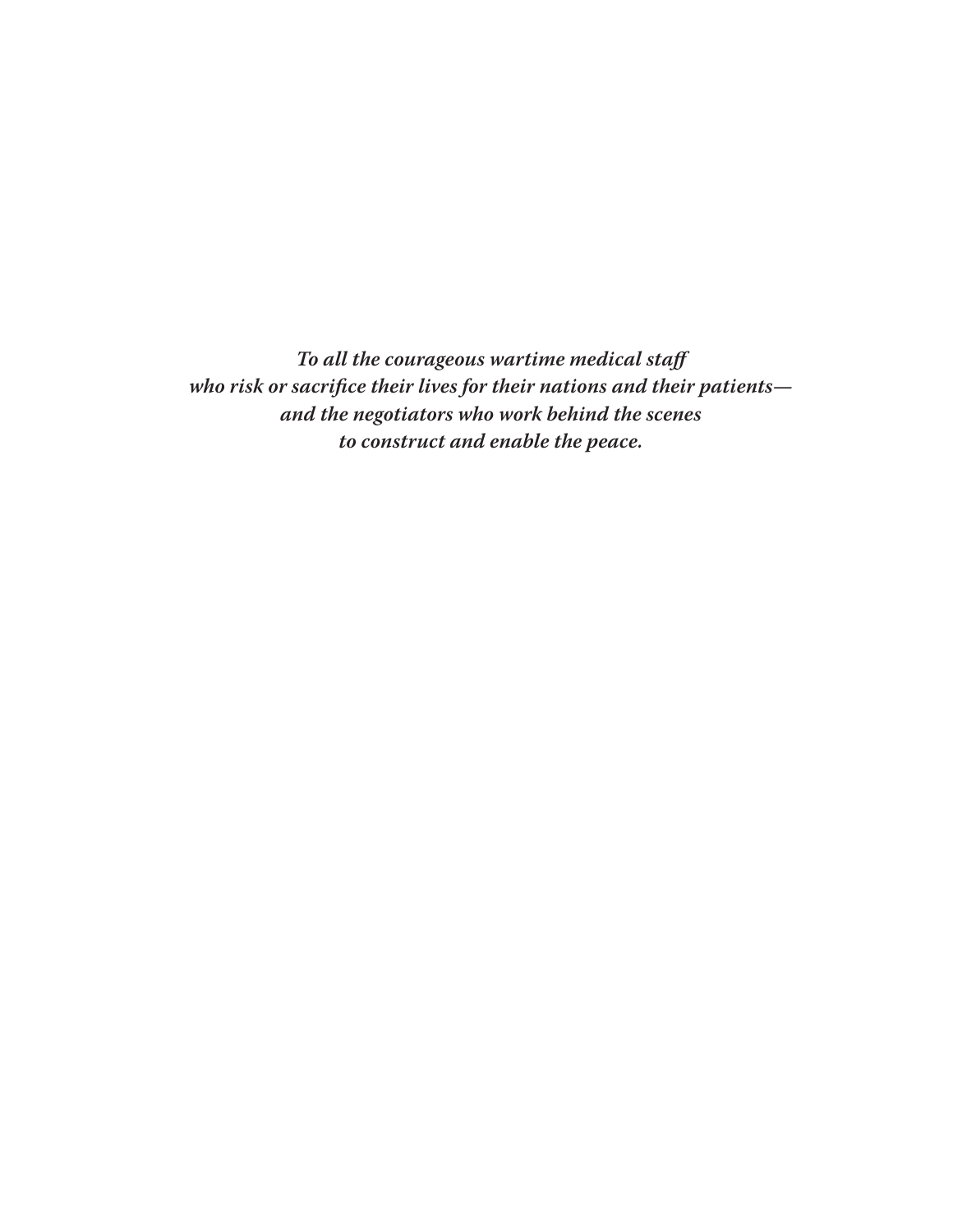### **AUTHOR'S NOTE**

This novel is inspired by the true stories of Leeds Castle and documented Nazi efforts to complete an atomic weapon before the Allies. Its pages include real people, places, events, scientific developments, influence dynamics, and facts from World War II. For those characters based on actual people, I've taken license to create new scenes in their lives as part of this work of fiction. You'll find brief biographies at the back of *Weapons of Peace* for many of these real-life individuals.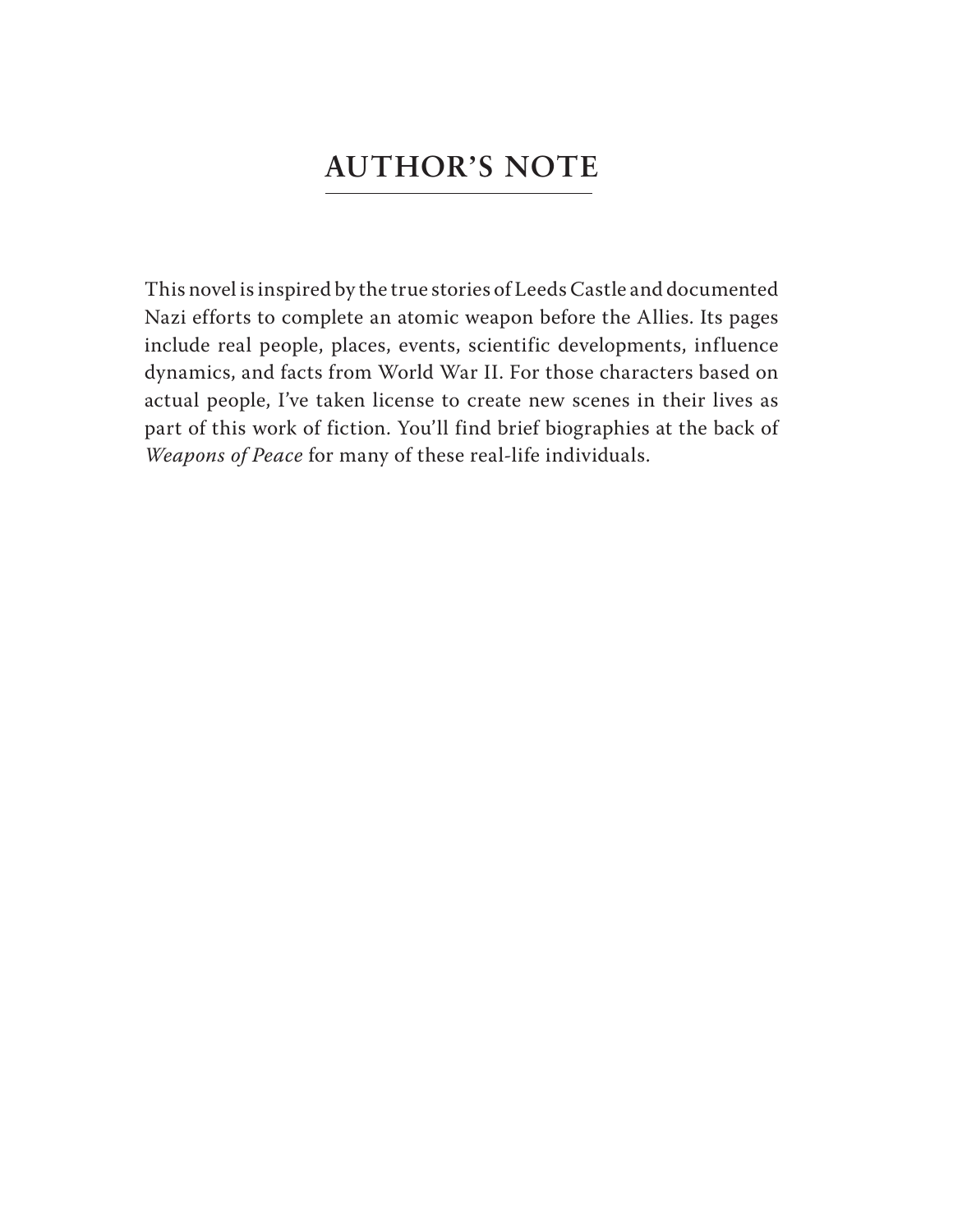### **FACTS**

In early 1943, the Allies attacked Nazi facilities in occupied Norway to slow Germany's progress in developing a nuclear weapon. Despite this and other sabotage, a number of sources now indicate that the Nazis remained far more advanced in their development of an atom bomb than most suspected at the time.

Eyewitness accounts, including one from an award-winning Italian journalist, contend that the Nazis, on three occasions, tested a nuclear device in the fnal months of World War II—ahead of the Allies. Such accounts had long been publicly countered by American and Russian sources—many perhaps intent on hiding their own reliance on the legion of Nazi atomic and rocket scientists who came to work for each side during the Cold War.

Indeed, word circulated among Nazi officials and in the streets of Berlin that a "wonder weapon" had fnally been developed and tested—and was ready for launch.

Leeds Castle, in South East England, was built more than eight centuries ago, and is considered one of the most romantic and gorgeous ancient castles in the world.

During World War II, this castle played two secret and completely unexpected roles, ultimately helping the Allied forces win in Europe.

Lady Olive Baillie, an heiress whose wealth can be traced to American oil, steel, and tobacco in the 1800s, lovingly restored Leeds Castle and led it into battle in 1939. Today, Lady Baillie's trustees continue to oversee her remarkable contribution to English history.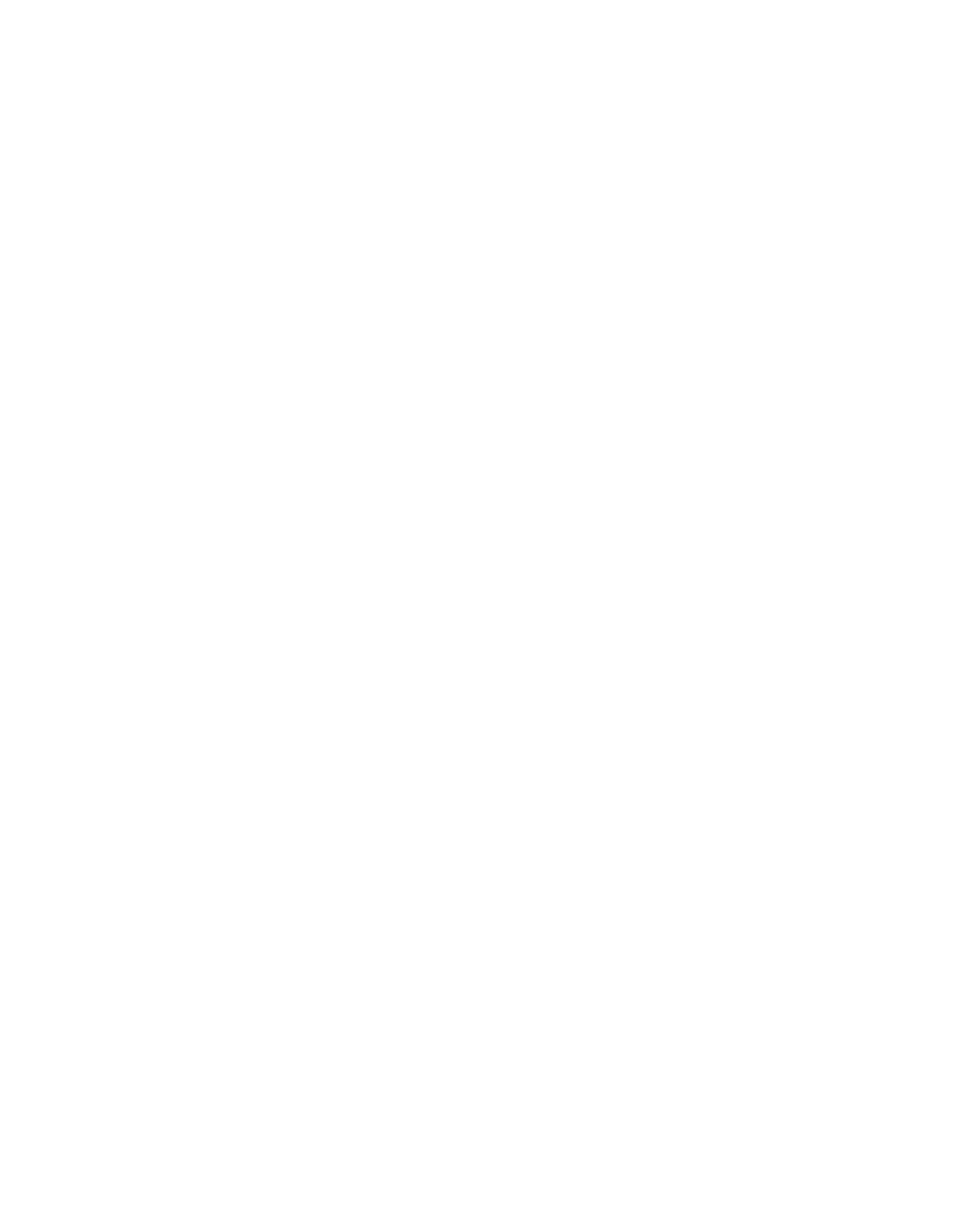*Excerpts of a letter from Albert Einstein to President Franklin D. Roosevelt regarding the splitting of a uranium atom by German scientists and the potential for an unprecedented weapon.* 

**August 2nd 1939**

**In the course of the last four months it has been made . . . possible to set up a nuclear chain reaction in a large mass of uranium, by which vast amounts of power and large quantities of new radium-like elements would be generated. Now it appears almost certain that this could be achieved in the immediate future.**

**This new phenomenon would also lead to the construction of bombs, and it is conceivable - though much less certain - that extremely powerful bombs of a new type may thus be constructed. A single bomb of this type, carried by boat and exploded in a port, might very well destroy the whole port together with some of the surrounding territory. However, such bombs might very well prove to be too heavy for transportation by air.**

**The United States has only very poor ores of uranium in moderate quantities. There is some good ore in Canada and the former Czechoslovakia, while the most important source of uranium is Belgian Congo. . . .**

**I understand that Germany has actually stopped the sale of uranium from the Czechoslovakian mines which she has taken over. That she should have taken such early action might perhaps be understood on the ground that the son of the German Under-Secretary of State, von Weizsäcker, is attached to the Kaiser-Wilhelm-Institut in Berlin where some of the American work on uranium is now being repeated.**

**Yours very truly,**

A av. stein

**(Albert Einstein)**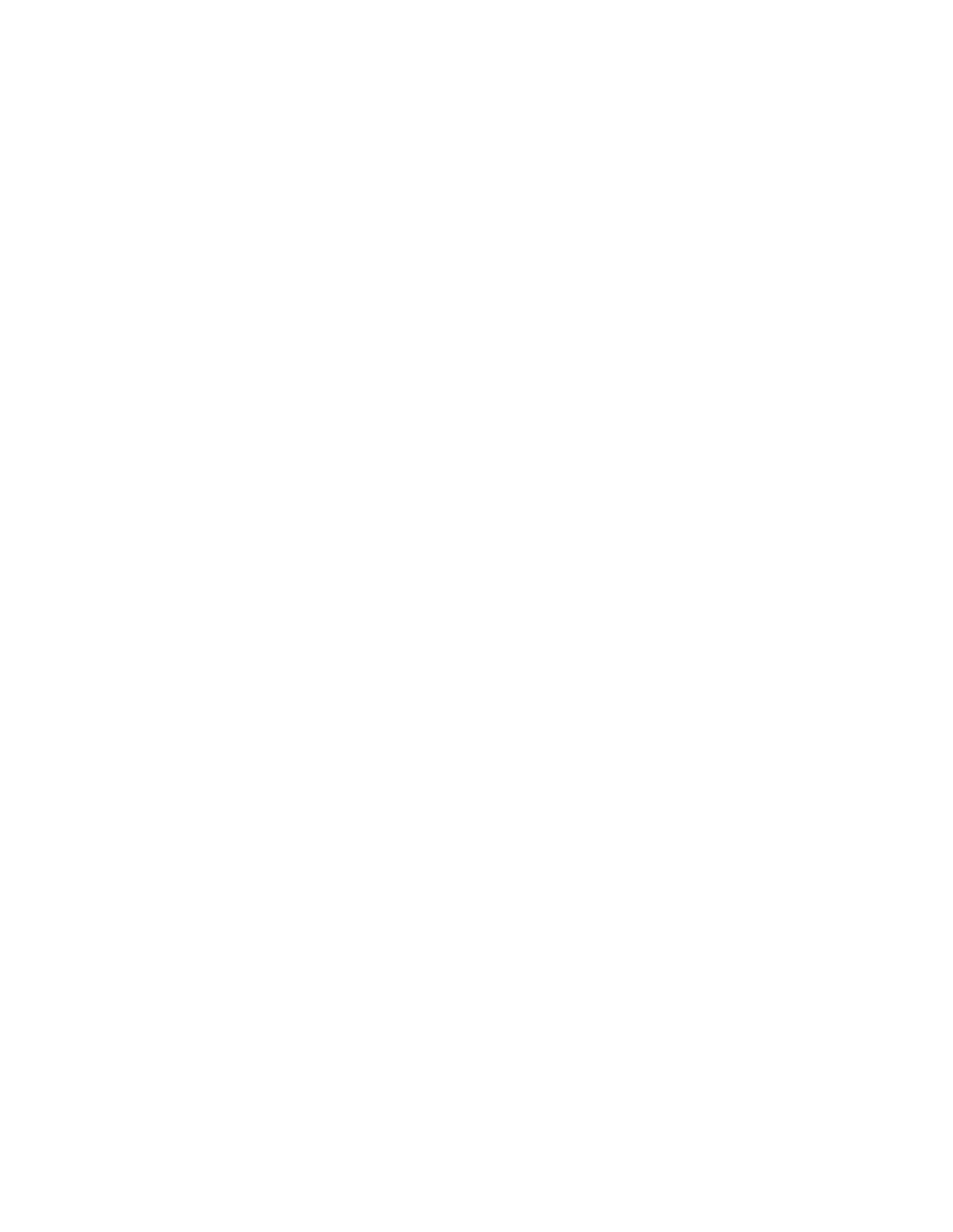## PART I



# **The Nurse**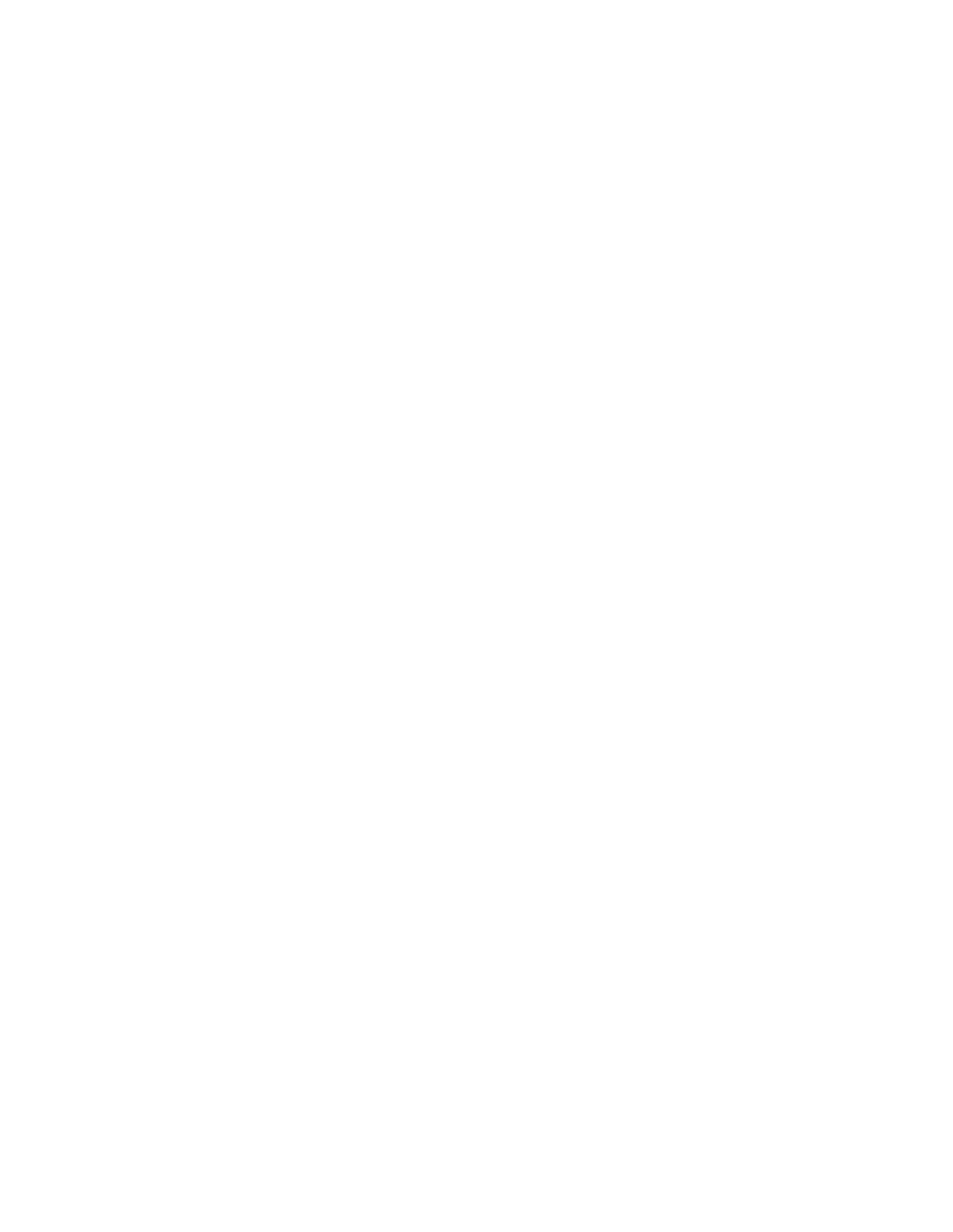#### **CHAPTER 1**

#### *Monday, August 21, 1944 10:55* **p***.***m***.—South East England*

He edged his way down the side of the steep, sloping cliff, slipping<br>occasionally, unable to see where he was placing his feet, shuffling<br>through the grass and invisible rocks that poked at his legs. occasionally, unable to see where he was placing his feet, shufing through the grass and invisible rocks that poked at his legs.

Once on the beach, he looked for the hulking rock near the shoreline: the agreed-upon landmark for those meeting him. It soon came into view, a silhouette against the surf, alone—like him.

He moved through the thick salty mist, ducked low behind the rock and cupped his hands together, managing to light one of the six cigarettes he'd stashed in the pocket of his leather jacket. When he was sure the fame had taken hold, Everett Nash rose up and peered out at the water, his tall fgure enveloped by the smell of smoke and rotting seaweed.

As he took a drag, he noticed the trembling in his hand. He was damp and cold, but he knew it wasn't that. He was nervous. And he was rarely nervous. It was a feeling he hated, one that went against everything he tried to teach the diplomats, generals, and politicians who sought out his counsel in London and Washington.

The powerful leaders who hired him to do their bidding deemed most of his assignments important. But Nash knew this starless night's undertaking was the start of something diferent.

A dog's howl caught him off guard. It came from somewhere beyond the top of the clif, where half a dozen homes had scattered themselves, but was loud and sudden enough to cause him to swing around. When a second howl confrmed that the dog wasn't an immediate threat, he slowly turned his eyes back toward the ocean, sucking in another warm breath of courage.

They were late.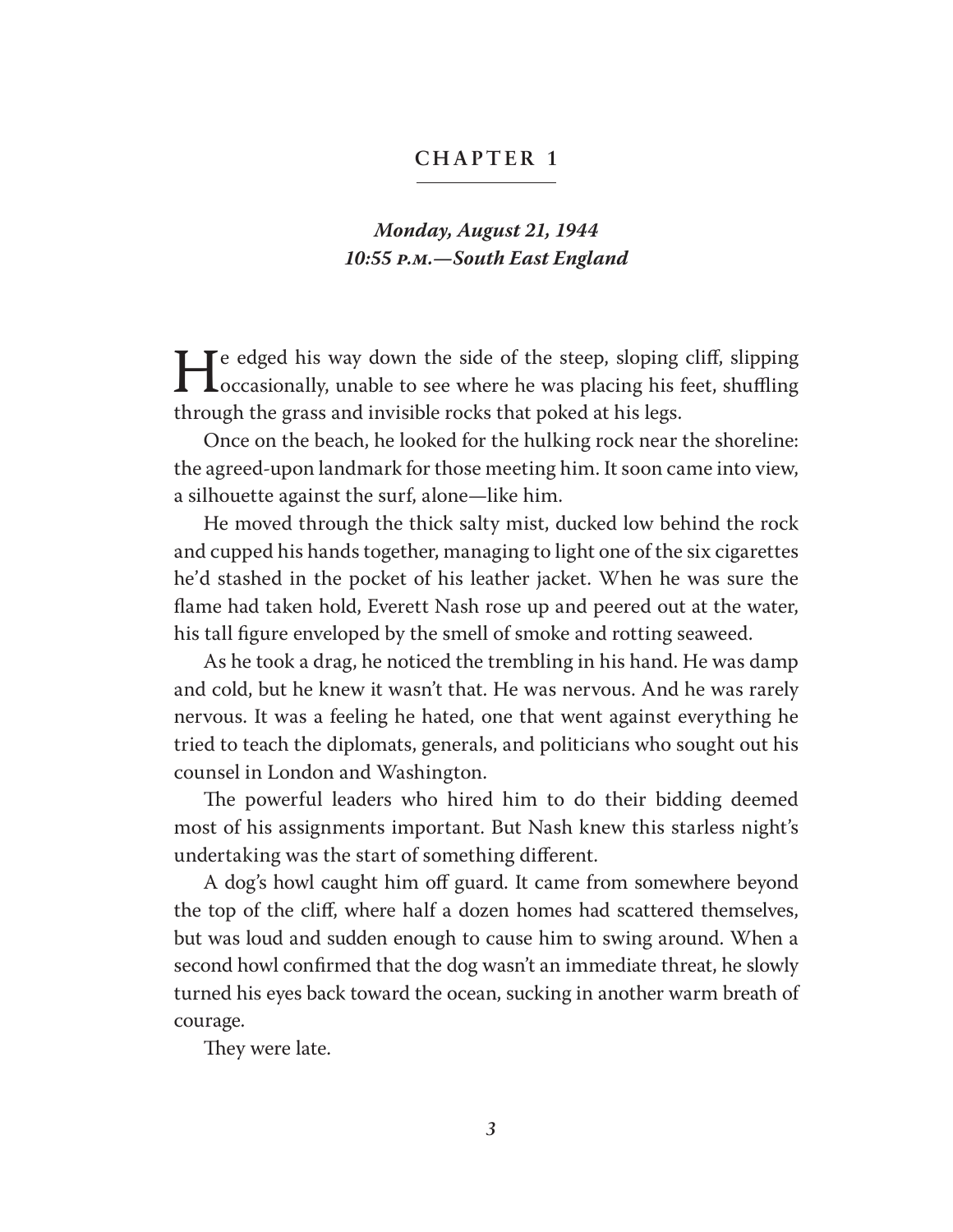#### *Peter D. Johnston*

Emma ran the iron over her white dress one more time, tears welling up in her light-blue eyes. She stood barefoot, wearing only her brassiere and underwear. On the bed nearby lay her white stockings, garters, and small white headpiece, which would be pinned to her shoulder-length blond hair to keep it neat and in place.

Ironing her dress was the last of her preparations, and the task had proved challenging. She pressed more frmly with each pass of her hand, her knuckles clenched. Why must I be the one to do this? She needed this dress to be perfect, her suit of armor in these strange times; it made her feel strong, hopeful, confdent, as if she could do anything the following day. Take it off, and she felt small, unsure of herself, and even dirty, as she did now.

Twice, Emma had reheated the iron, and still a large crease on the front of the dress—the dress she had dreamed of wearing since childhood refused to disappear. *Just like the mistakes I've made.*

Two tears slipped down either side of her slender nose, landing on the wrinkled ridge. Emma stopped, yanked at the shimmering cloth, and launched it at the bed. She sank to the cold stone floor and began to sob, her body so racked with remorse and fatigue that she questioned whether she'd ever be able to rise again. She glanced around with guilt, concerned that she might wake the guard in the room beside hers—however unlikely that was, given the castle's thick walls.

After several minutes, she managed a few controlled deep breaths and pushed herself up from the foor, ashamed at her weakness. So many others in her nation had sufered so much more. Yet she wondered if they sufered in the ways she did: every single day, a prisoner of this fortress, chained to her sins, forced to smile gracefully at every turn, barely making it to her room at night.

Into a huge wardrobe, Emma placed her dress and other belongings, exchanging them for a laced white nightgown, which she pulled over her slim shoulders. She moved back to the bed and climbed between linen sheets, heated earlier by a metal pan full of dying coals spirited from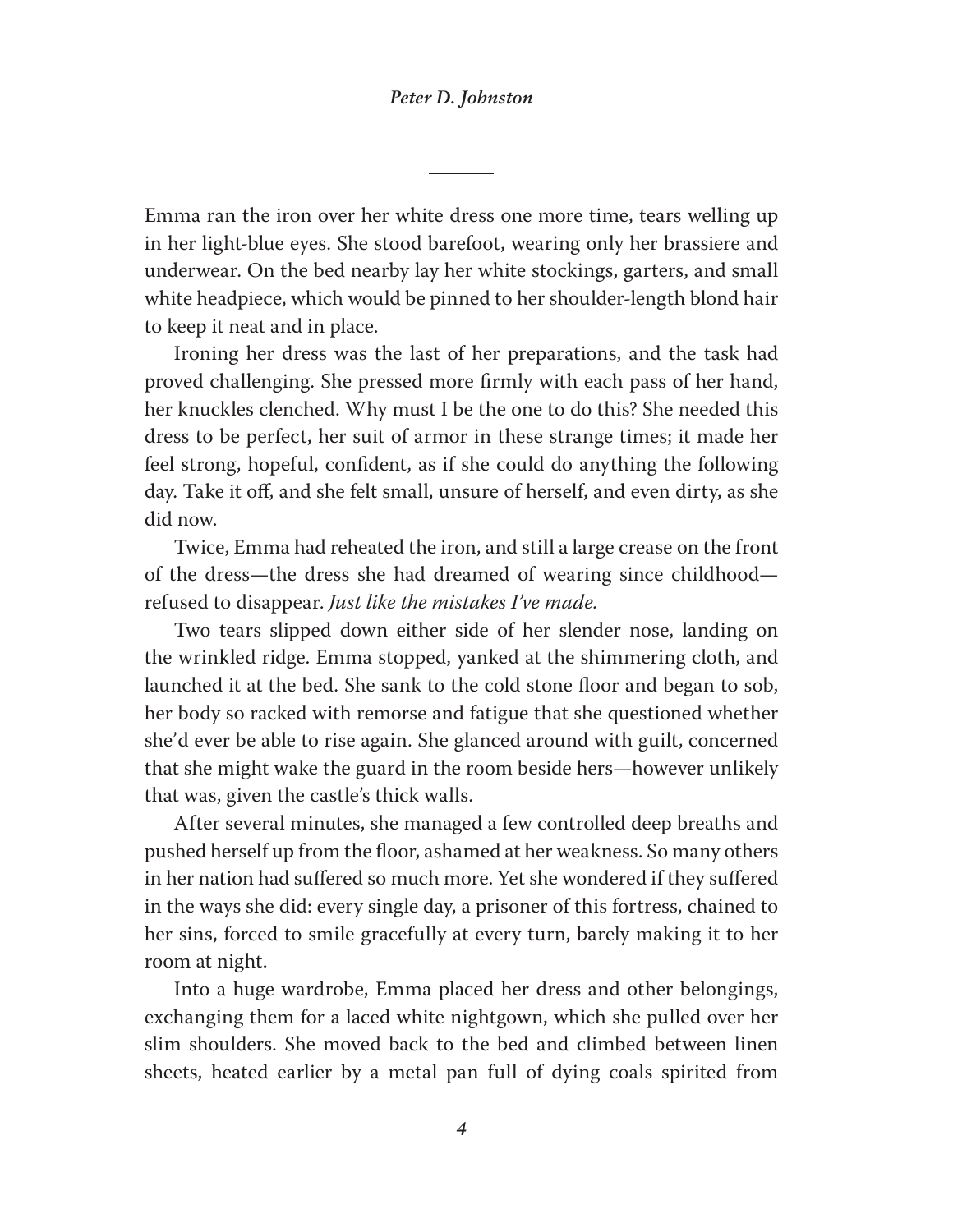#### *Weapons of Peace*

the freplace, the acrid scent of the embers still hovering and somehow comforting to her.

She reached under the bed, as she did every night, locating the Bible she'd tucked away there. From inside the old book's battered leather cover she withdrew a yellowed photograph. She stared at it, smiling, remembering the moment, then kissed it and returned the image to its sanctuary. *Sleep tight, my love.*

As her tears dried, Emma said a prayer, asking for sleep and salvation. She turned on her side, toward the bedside lamp, and with a fick of her fnger plunged the cavernous room into darkness.

Nash scanned the water from behind the rock.

Still nothing.

He cursed out loud, wondering what might have gone wrong, checking his watch again. They were half an hour late. And in wartime tardiness usually didn't end well.

He crossed his arms as a shield against the unexpectedly cold August air, a deep chill burrowing into his aging but still athletic limbs. He couldn't panic. His training wouldn't allow for that. But he could be concerned, and with good reason. *We need to make the other side of the Channel before the skies lighten or we'll all be as good as dead.* 

If they missed this black night's veiled offering for crossing into Holland, they'd likely have to wait another month for the same logistics, lighting, and weather conditions to fall into place, or try sooner but with a much higher risk of being shot to pieces by patrolling Nazis.

While German troops continued their relentless pursuit of enemies across the European continent, Allied intelligence reports had Germany's leader spending more time in or near Berlin, licking his nation's wounds while his rumored blond mistress licked his. But as 1944 limped into its closing months, and a weakened Germany found itself vulnerable to mounting counterattacks, it appeared that the führer was in no mood for compromise. On the contrary, and known only to a handful of people—including Nash—Adolf Hitler was poised to be more dangerous than ever before.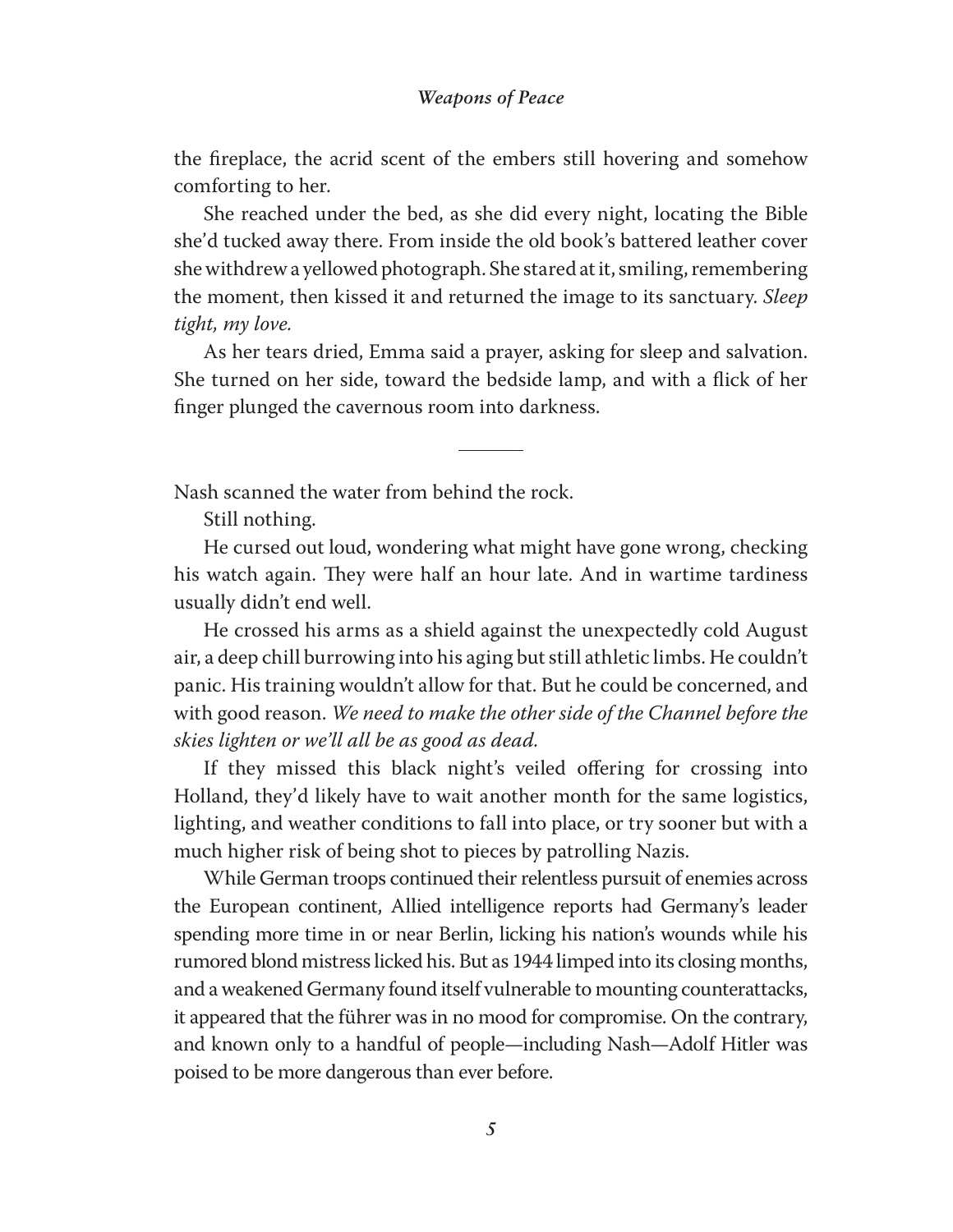#### *Peter D. Johnston*

According to Nash's own highly placed source inside the Nazi regime whose identity only he knew and whom he planned to see again soon— Hitler's scientists had constructed a weapon that would release enormous amounts of energy by splitting billions of uranium atoms as part of a chain reaction. The Nazis called their weapon a "disintegration bomb." With it, the führer could wrap Germany's flag around the face of the globe, suffocating his remaining rivals.

Hitler's men had beaten the U.S. in the race to develop the world's frst atomic bomb.

Just the credible threat of such a weapon might be enough to turn the tide of war back in Germany's favor, this time irreversibly. Nash had a matter of months—six, at most, he'd been told.

He shivered.

*Can I outmaneuver someone I helped create?* 

He doubted it. But he knew that he had to try.

A light cut through the darkness ahead.

They were here.

The powerful small boat peeked out from the water. Sylvia Munroe would be on board, along with two of her colleagues, agents he hadn't yet met. He looked forward to seeing Munroe again, though their time together would be brief, much briefer and in entirely diferent circumstances than the last time he met her over dinner in London. All three agents would know it was imperative that he reach Holland quickly, but nothing more. Only seven people in the world knew his mission, including Britain's prime minister, Winston Churchill, and his own leader, President Franklin D. Roosevelt.

Nash waited. The boat flashed its beacon light three times. Only then did he step out from behind the rock that sheltered him, revolver in hand. He moved sideways and slightly forward, his boots sinking into the sand as he prepared to speak from some thirty yards away.

"What kind of night is this?" he asked.

"It is a night worthy of *The Hound of the Baskervilles*," came the scripted reply from one of the deep voices on board.

Nash relaxed. "And where is the hound?" he asked, slipping the gun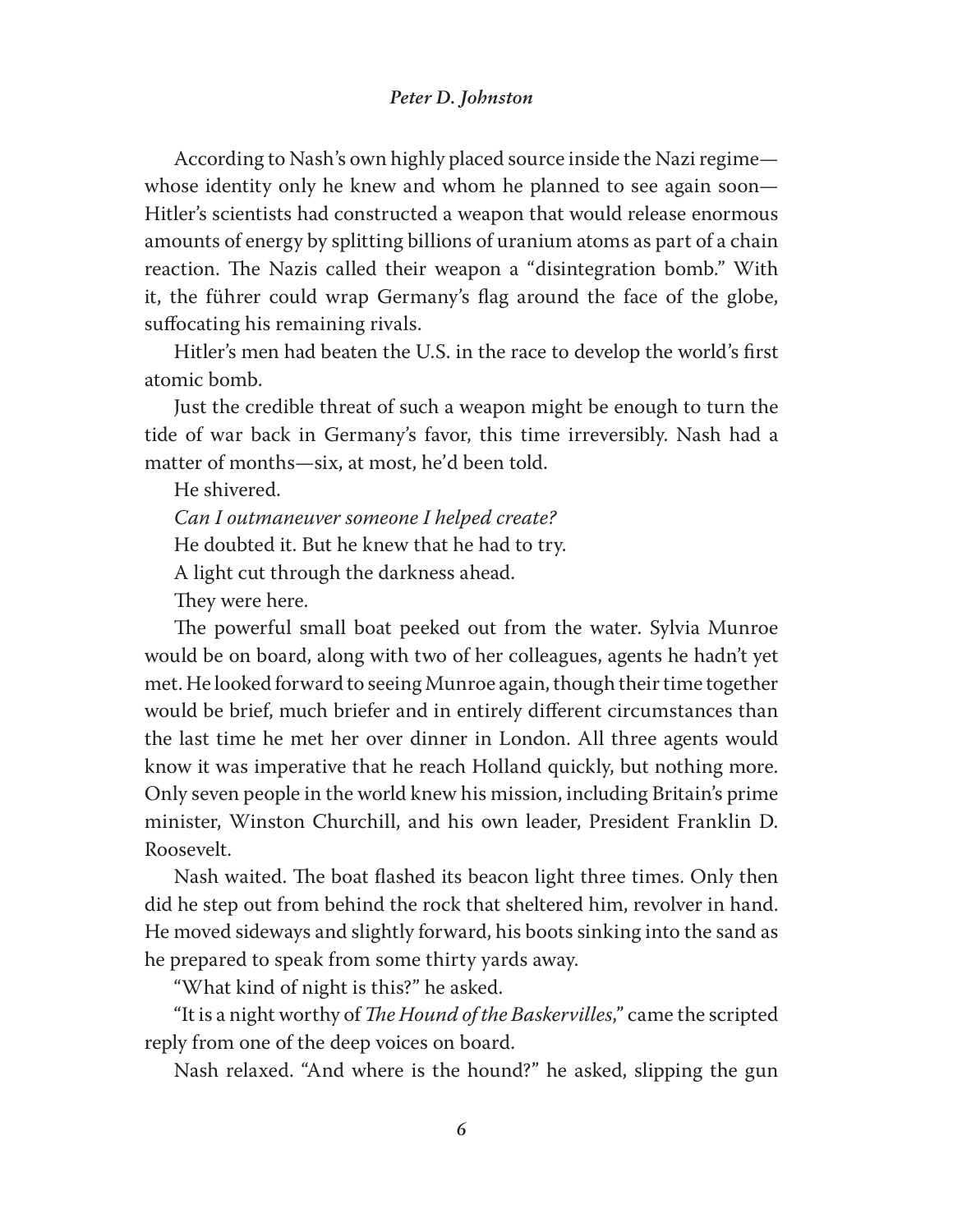back into his jacket pocket as he quickened his pace toward the boat, whose occupants were still almost invisible to him. He thought he could decipher Munroe's outline in the fog.

"The hound is here," she called, rising to her feet.

She was off script. In disbelief, Nash spun around and took two strides back toward the safety of the rock. Someone shouted in German. A shot rang out. He braced himself. A body crashed into the oncoming waves. *Oh, my God—Munroe.*

A distant bark responded to the noise.

He knew the next bullet would be coming for him. He had to get back behind the rock. The wet sand sucked at his boots, making it hard to move nimbly. More shouting from the boat. More barking from beyond the clif.

A 9-mm Parabellum bullet ripped through Nash's skin. The force of it sent him reeling as a burning sensation tore across his lower back, the bullet missing his spine by inches, exploding into his kidney, and coming to rest inside his abdominal wall.

The dog's barking became frantic and a light went on in one of the houses overlooking the bluf. A man started yelling through his window. In less than a minute, he would be out with a shotgun to protect his home and his nation.

A second bullet hit the side of Nash's head, sending blood through his dark hair and toward his contorted face.

Nash's only thought was the rock; he had to get behind it.

"*Holen Sie ihn!*" a voice commanded.

The splash of feet behind him. *Damn*. Nash swerved and lurched forward, trying not to stray too far from a direct line to his only hope of refuge. A bullet ricocheted off the rock. Thank God.

The reprieve was brief.

The next bullet was already on its way. This one tore through his side, above his right hip. He swore loudly but kept moving. His pursuer was well trained. As Nash dived for cover, another bullet penetrated his skin, this time splintering a portion of his tibia six inches below his right kneecap.

He rolled to his side and fumbled for his handgun, straining to see his assailant through the blood in his eyes. Nash fred, hitting him in the